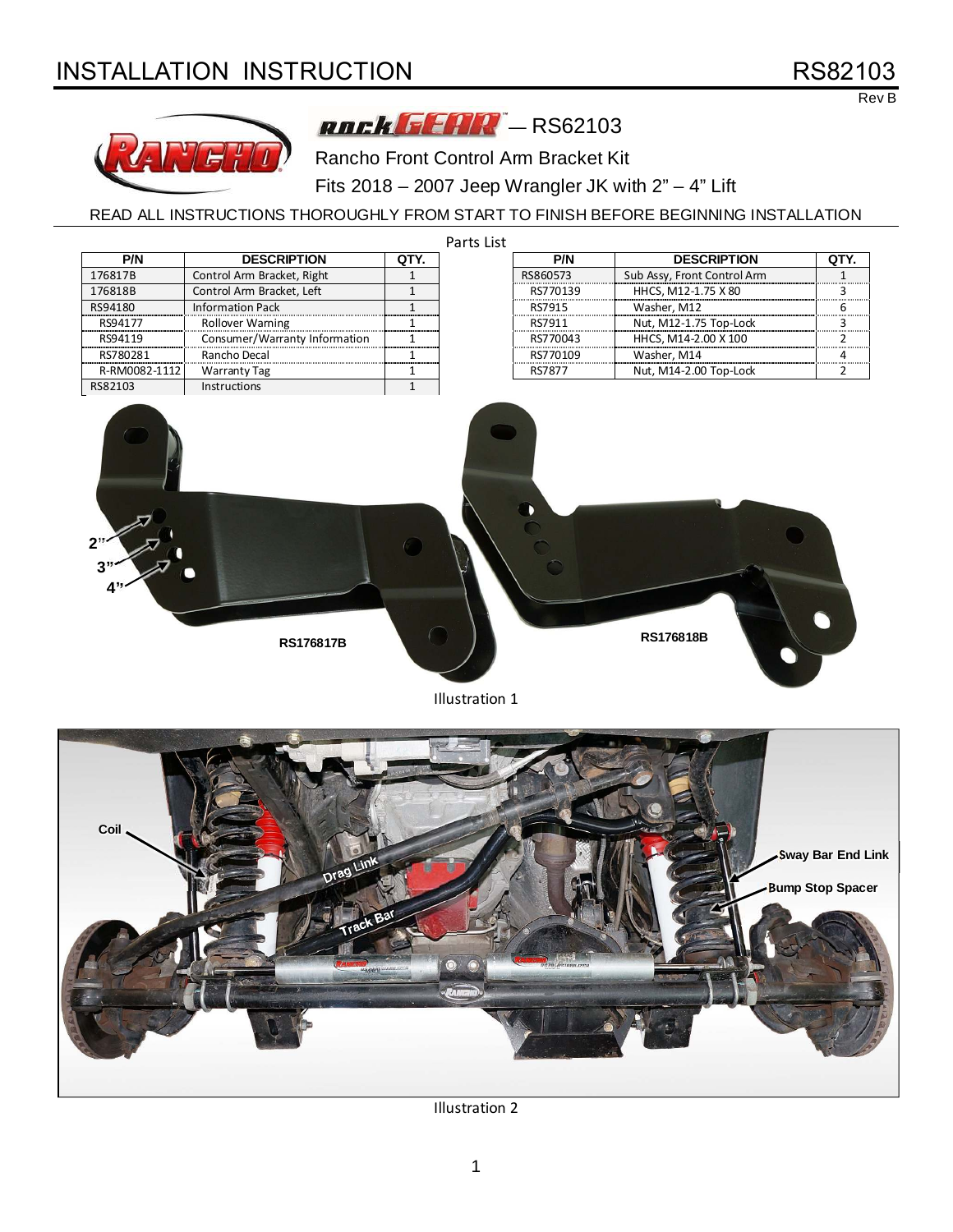This kit requires at least a 2" lift be installed.

If installing lift at same time as Rancho Front Control Arm Bracket Kit RS62103, follow lift kit manufactures installation instructions to install lift. Install Rancho Front Control Arm Brackets when coil springs are removed from vehicle.

If lift is already installed, Rancho Front Control Arm Brackets may be installed with vehicle on the ground, or with the vehicle up on jack stands or vehicle lift / hoist. Instruction are supplied to remove and install Rancho lifted coil springs. If another manufactures lift kit is installed, follow lift kit manufactures instructions to remove and install coil springs.

1)  $\Box$  Park vehicle on a level surface. Set the parking brake and chock rear wheels.

#### **COIL SPRING REMOVAL – IF REQUIRED (SEE NOTE ABOVE)**

If lift is installed and you prefer to perform installation with vehicle on the ground, skip to next section "CONTROL ARM DROP BRACKET INSTALLATION".

1)  $\Box$  Remove the track bar to frame bracket nut and bolt. See Illustration 2.

2)  $\Box$  Raise the front of the vehicle and support the frame with jack stands. Remove the front wheels and set them aside.

3)  $\Box$  Support the front axle with a floor jack.

4)  $\Box$  Remove the sway bar end links from axle brackets.

5)  $\Box$  Remove the shock absorber lower nut and bolt.

6)  $\Box$  Remove bolts and separate the brake hoses from the frame rails. If necessary, disconnect any vent hoses and electrical wiring from the axle.

7)  $\Box$  Reference mark the drive shaft to the front pinion flange (at axle). Disconnect the drive shaft from the pinion flange. Support drive shaft with a tie wrap or wire.

8)  $\Box$  Remove the bump stop spacer from the axle.

9)  $\Box$  Carefully lower the front axle and remove the coil springs. Push down on axle if necessary.

**CAUTION:** Do not allow the front axle to hang by any hoses or cables.

#### **CONTROL ARM DROP BRACKET** I**NSTALLATION**

**NOTE:** To keep the front axle from tipping, disconnect the control arms one side at a time only.

1)  $\Box$  Remove the driver side upper control arm from the frame and axle brackets. Loosen driver side lower control arm at the frame and axle. Remove the driver side lower control arm from the frame bracket only. See Illustration 3.

2)  $\Box$  Insert left control arm bracket RS176818B into the frame brackets. Attach bracket to frame with the original hardware. Tighten lower nut and bolt to 125 lb-ft. Tighten the upper nut and bolt to 75 lb-ft. See Illustration 4.



Illustration 3



Illustration 4



Illustration 5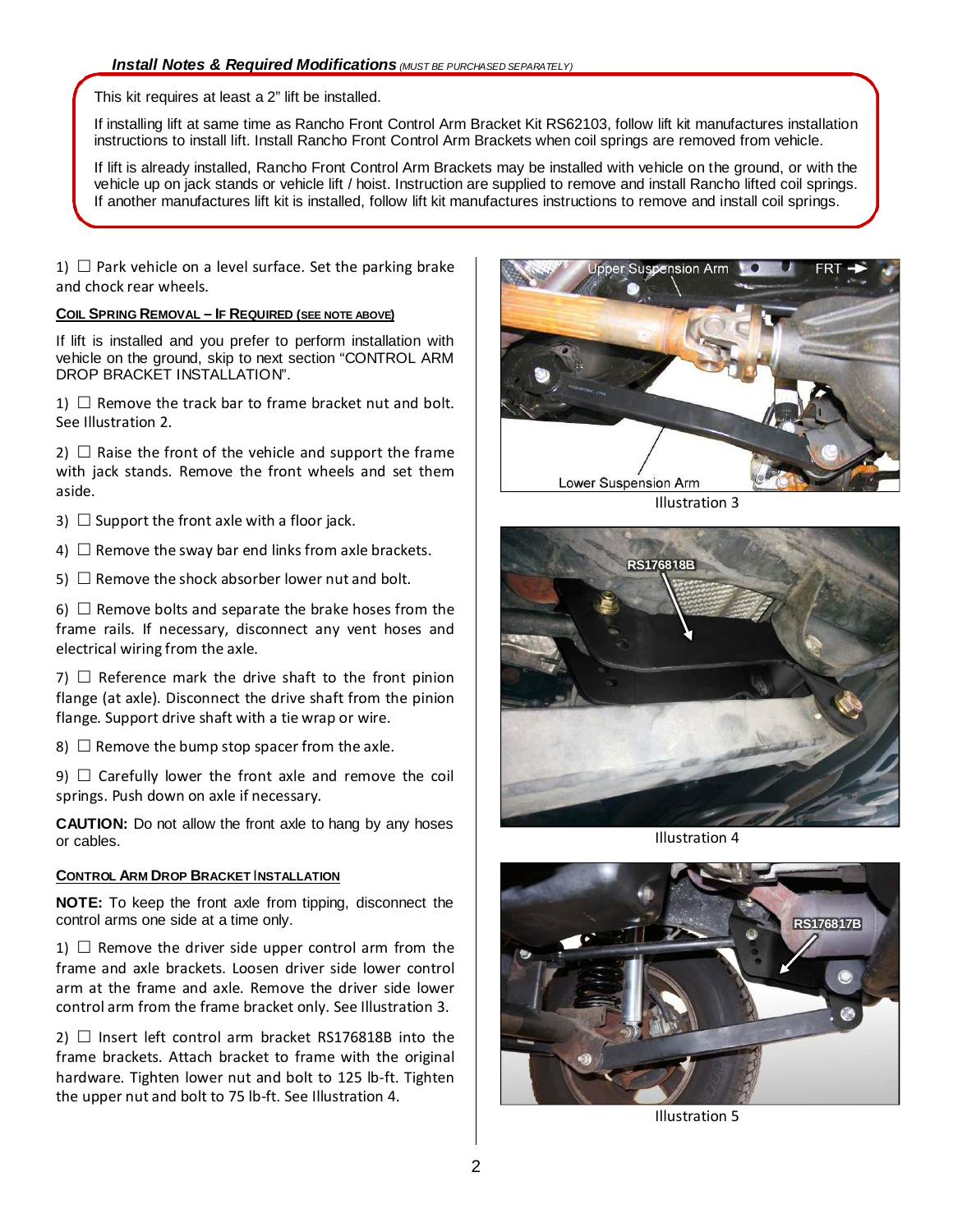3)  $\Box$  Loosely attach the upper control arm to bracket RS176818B with the 12mm hardware from kit RS860573. Reattach the upper control arm to the axle bracket with the original hardware. Do not tighten until vehicle is at normal ride height.

If control arms do not align with holes in brackets, use a jack under the axle pinion housing or under the differential to slightly rotate axle the desired direction.

Do not lift vehicle off of jack stands.

Use top hole for  $2$ " lifts,  $2^{nd}$  hole down for  $3$ " lifts, and  $3^{rd}$  hole down for 4" lifts. See Illustration 1.

Because of variations in vehicles and use, you may adjust caster buy using a different position. See chart below for recommended positions.

|   | <b>OE</b> | 2 | 3                                                                |  |
|---|-----------|---|------------------------------------------------------------------|--|
|   |           |   | $5''$ 1.3/-3.2 3.3/-1.2 3.8/-0.7 4.3/-0.2 6.1/1.6                |  |
|   |           |   | $4"$   1.7/-2.8   4.0 / -0.5   4.5 / 0.0   5.6 / 1.1   7.4 / 2.9 |  |
| 뎍 |           |   | $3''$ 2.3/-2.2 4.5 / 0.0 5.5 / 1.0 6.7 / 2.2 9.0 / 4.5           |  |
|   |           |   | $2^{n}$ 2.8/-1.7 5.5 / 1.0 6.5 / 2.0 7.9 / 3.4 10.5 / 6.0        |  |
|   |           |   | 0E 4.5/0.0 7.4 / 2.9 8.7 / 4.2 10.6 / 6.1 13.9 / 9.4             |  |

# **UPPER CONTROL ARM POSITION**

TYPICAL CASTER / CHANGE FROM OE Recommended positions in bold

4)  $\Box$  Attach the lower control arm to bracket RS176818B with the 14mm hardware from kit RS860573. Do not tighten until vehicle is at normal ride height.

5)  $\Box$  Repeat steps 1 through 5 to install right control arm bracket RS176817B on the passenger side. See Illustration 5

**NOTE 2007 – 2011 models: To disconnect the upper control arm from the passenger side frame bracket, the mounting bolt must be cutoff or the exhaust removed. An M12x80mm bolt is supplied in sub assy. RS860818 to replace cut bolt.** 

#### **COIL SPRING REINSTALLATION**

Must be used with lifted coils – sold separately

1)  $\Box$  Install original rubber isolator on top of coil spring.

2)  $\Box$  Place bump stop spacer inside the coil spring

3)  $\Box$  Lower axle if required and insert the spring assembly into the upper pocket and onto the axle pad. Align pig tail with groove in axle pad. See Illustration 6.

**CAUTION:** Do not allow the front axle to hang by any hoses or cables.

4)  $\Box$  Attach the bump stop spacer to the axle pad with red Loctite. Torque to 20 lb-ft.

5)  $\Box$  Repeat steps 1 through 5 for the other side.

6)  $\Box$  Raise front axle and attach shock lower mounts to axle brackets with the original hardware. Torque to 56 lb-ft.

 $7)$   $\Box$  Reattach drive shaft to pinion flange using OE hardware and blue Loctite . Torque to 81 lb-ft.

8)  $\Box$  Reattach vent hose and electrical wiring if necessary.

9)  $\Box$  Attach sway bar end links to axle brackets. Torque to 75 lb-ft.

### **LOWER VEHICLE**

1)  $\Box$  Install front wheels and lower vehicle to the ground. Tighten lug nuts to 80-110 lb-ft.

 $2)$   $\Box$  With vehicle on the ground at ride height, tighten lower control arm nuts and bolts to 125 ft. lbs. Tighten upper control arm nuts and bolts to 75 ft. lbs.

3)  $\Box$  Attach track bar to frame mount using OE hardware

4)  $\Box$  Torque track bar bolts to 125 lb-ft.

Note: If track bar does not align with bracket, have an assistant slowly turn steering wheel to align holes.



Illustration 6

# **FINAL CHECKS & ADJUSTMENTS**

1)  $\Box$  Turn the front wheels completely left then right. Verify adequate tire, wheel, brake hose and ABS wire clearance. Inspect steering and suspension for tightness and proper operation.

 $2)$   $\Box$  With the suspension at maximum extension (full droop), inspect and rotate all axles and drive shafts. Check for binding and proper slip yoke insertion. The slip yoke should be inserted a minimum of one inch into the transfer case and/or transmission.

 $3)$   $\Box$  Ensure that the vehicle brake system operates correctly. If new brake hoses were installed, verify that each hose allows for full suspension movement.

-Continued next page-